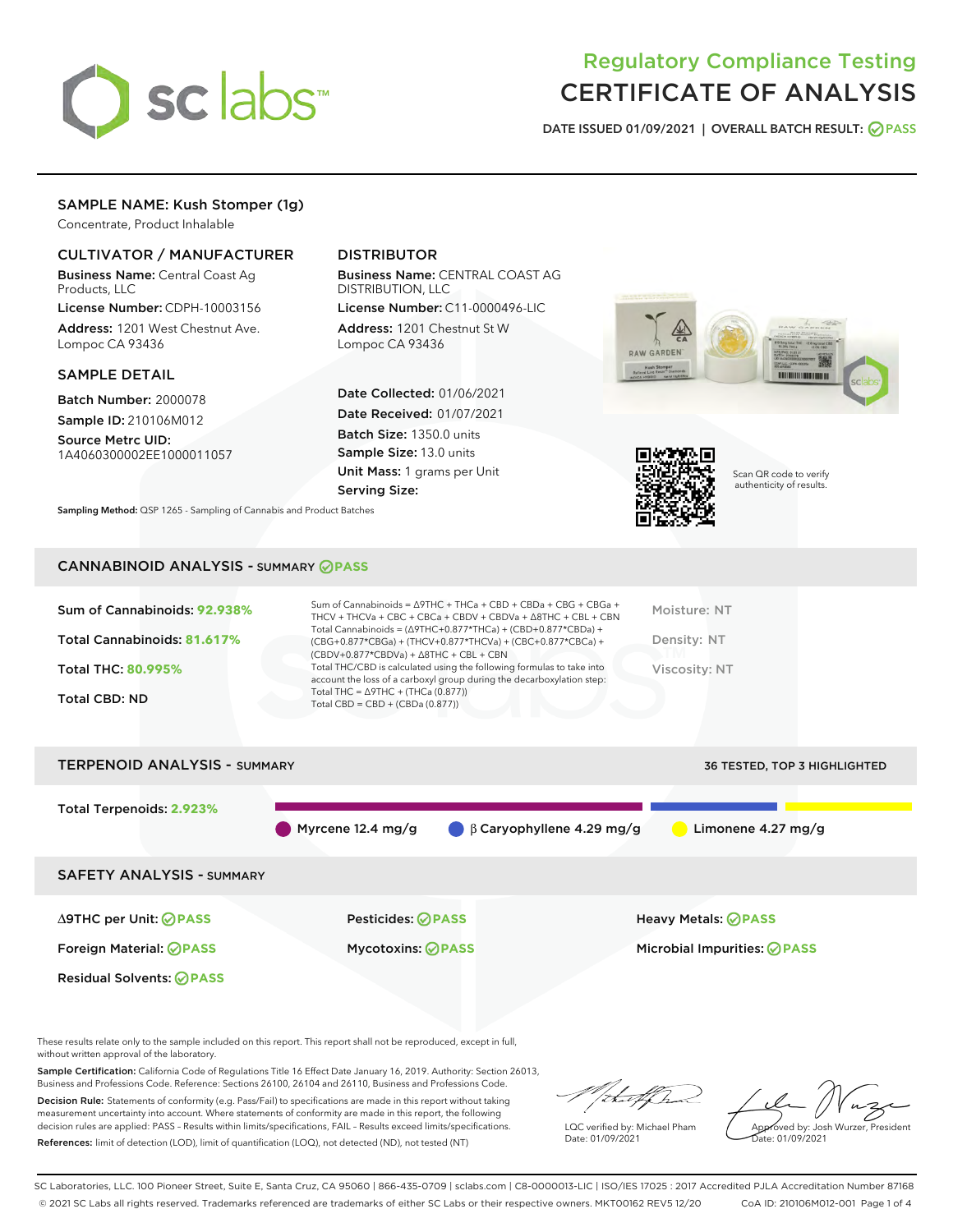# sc labs™

# Regulatory Compliance Testing CERTIFICATE OF ANALYSIS

KUSH STOMPER (1G) | DATE ISSUED 01/09/2021 | OVERALL BATCH RESULT: @ PASS



# CANNABINOID TEST RESULTS - 01/07/2021 2 PASS

Tested by high-performance liquid chromatography with diode-array detection (HPLC-DAD). **Method:** QSP 1157 - Analysis of Cannabinoids by HPLC-DAD

# TOTAL CANNABINOIDS: **81.617%**

Total Cannabinoids (Total THC) + (Total CBD) + (Total CBG) + (Total THCV) + (Total CBC) + (Total CBDV) + ∆8THC + CBL + CBN

TOTAL THC: **80.995%** Total THC (∆9THC+0.877\*THCa)

TOTAL CBD: ND

Total CBD (CBD+0.877\*CBDa)

TOTAL CBG: 0.14% Total CBG (CBG+0.877\*CBGa) TOTAL THCV: 0.322%

Total THCV (THCV+0.877\*THCVa) TOTAL CBC: 0.16% Total CBC (CBC+0.877\*CBCa)

TOTAL CBDV: ND Total CBDV (CBDV+0.877\*CBDVa)

| <b>COMPOUND</b> | LOD/LOQ<br>(mg/g)          | <b>MEASUREMENT</b><br><b>UNCERTAINTY</b><br>(mg/g) | <b>RESULT</b><br>(mg/g) | <b>RESULT</b><br>(%) |
|-----------------|----------------------------|----------------------------------------------------|-------------------------|----------------------|
| <b>THCa</b>     | 0.05 / 0.14                | ±23.471                                            | 913.27                  | 91.327               |
| <b>A9THC</b>    | 0.06 / 0.26                | ±0.310                                             | 9.01                    | 0.901                |
| <b>THCVa</b>    | 0.07/0.20                  | ±0.175                                             | 3.67                    | 0.367                |
| <b>CBCa</b>     | 0.07/0.28                  | ±0.089                                             | 1.83                    | 0.183                |
| <b>CBGa</b>     | 0.1/0.2                    | ±0.08                                              | 1.6                     | 0.16                 |
| A8THC           | 0.1 / 0.4                  | N/A                                                | <b>ND</b>               | <b>ND</b>            |
| <b>THCV</b>     | 0.1/0.2                    | N/A                                                | <b>ND</b>               | <b>ND</b>            |
| <b>CBD</b>      | 0.07/0.29                  | N/A                                                | <b>ND</b>               | <b>ND</b>            |
| <b>CBDa</b>     | 0.02/0.19                  | N/A                                                | <b>ND</b>               | <b>ND</b>            |
| <b>CBDV</b>     | 0.04 / 0.15                | N/A                                                | <b>ND</b>               | <b>ND</b>            |
| <b>CBDVa</b>    | 0.03/0.53                  | N/A                                                | <b>ND</b>               | <b>ND</b>            |
| <b>CBG</b>      | 0.06/0.19                  | N/A                                                | <b>ND</b>               | <b>ND</b>            |
| <b>CBL</b>      | 0.06 / 0.24                | N/A                                                | <b>ND</b>               | <b>ND</b>            |
| <b>CBN</b>      | 0.1/0.3                    | N/A                                                | <b>ND</b>               | <b>ND</b>            |
| <b>CBC</b>      | 0.2 / 0.5                  | N/A                                                | <b>ND</b>               | <b>ND</b>            |
|                 | <b>SUM OF CANNABINOIDS</b> |                                                    | 929.38 mg/g             | 92.938%              |

#### **UNIT MASS: 1 grams per Unit**

| ∆9THC per Unit                                                                            | 1100 per-package limit | 9.01 mg/unit<br><b>PASS</b> |  |  |  |
|-------------------------------------------------------------------------------------------|------------------------|-----------------------------|--|--|--|
| <b>Total THC per Unit</b>                                                                 |                        | 809.95 mg/unit              |  |  |  |
| <b>CBD per Unit</b>                                                                       |                        | <b>ND</b>                   |  |  |  |
| <b>Total CBD per Unit</b>                                                                 |                        | <b>ND</b>                   |  |  |  |
| Sum of Cannabinoids<br>per Unit                                                           |                        | 929.38 mg/unit              |  |  |  |
| <b>Total Cannabinoids</b><br>per Unit                                                     |                        | 816.17 mg/unit              |  |  |  |
| <b>MOISTURE TEST RESULT</b><br><b>VISCOSITY TEST RESULT</b><br><b>DENSITY TEST RESULT</b> |                        |                             |  |  |  |

Not Tested

Not Tested

Not Tested

#### TERPENOID TEST RESULTS - 01/09/2021

Terpene analysis utilizing gas chromatography-flame ionization detection (GC-FID). Terpenes are the aromatic compounds that endow cannabis with their unique scent and effect. Following are the primary terpenes detected. **Method:** QSP 1192 - Analysis of Terpenoids by GC-FID

| <b>COMPOUND</b>         | LOD/LOQ<br>(mg/g) | <b>MEASUREMENT</b><br><b>UNCERTAINTY</b><br>(mg/g) | <b>RESULT</b><br>(mg/g)                         | <b>RESULT</b><br>(%) |
|-------------------------|-------------------|----------------------------------------------------|-------------------------------------------------|----------------------|
| <b>Myrcene</b>          | 0.1 / 0.2         | ±1.00                                              | 12.4                                            | 1.24                 |
| $\beta$ Caryophyllene   | 0.04 / 0.11       | ±0.203                                             | 4.29                                            | 0.429                |
| Limonene                | 0.04 / 0.12       | ±0.157                                             | 4.27                                            | 0.427                |
| $\alpha$ Pinene         | 0.04 / 0.13       | ±0.105                                             | 1.61                                            | 0.161                |
| Linalool                | 0.04 / 0.1        | ±0.07                                              | 1.4                                             | 0.14                 |
| <b>B</b> Pinene         | 0.1 / 0.2         | ±0.10                                              | 1.3                                             | 0.13                 |
| $\alpha$ Humulene       | 0.03 / 0.08       | ±0.039                                             | 1.19                                            | 0.119                |
| Terpinolene             | 0.04 / 0.1        | ±0.05                                              | 0.8                                             | 0.08                 |
| Fenchol                 | 0.1 / 0.2         | ±0.03                                              | 0.6                                             | 0.06                 |
| Terpineol               | 0.03 / 0.1        | ±0.06                                              | 0.6                                             | 0.06                 |
| Ocimene                 | 0.05 / 0.1        | ±0.04                                              | 0.3                                             | 0.03                 |
| Valencene               | 0.02 / 0.06       | ±0.005                                             | 0.26                                            | 0.026                |
| Guaiol                  | 0.04 / 0.13       | ±0.012                                             | 0.21                                            | 0.021                |
| Camphene                | 0.1 / 0.2         | N/A                                                | <loq< th=""><th><loq< th=""></loq<></th></loq<> | <loq< th=""></loq<>  |
| <b>Borneol</b>          | 0.1 / 0.3         | N/A                                                | <loq< th=""><th><loq< th=""></loq<></th></loq<> | <loq< th=""></loq<>  |
| Caryophyllene<br>Oxide  | 0.1 / 0.2         | N/A                                                | <loq< th=""><th><loq< th=""></loq<></th></loq<> | <loq< th=""></loq<>  |
| $\alpha$ Bisabolol      | 0.1 / 0.2         | N/A                                                | <loq< th=""><th><loq< th=""></loq<></th></loq<> | <loq< th=""></loq<>  |
| Sabinene                | 0.1 / 0.2         | N/A                                                | <b>ND</b>                                       | <b>ND</b>            |
| $\alpha$ Phellandrene   | 0.1 / 0.2         | N/A                                                | <b>ND</b>                                       | <b>ND</b>            |
| 3 Carene                | 0.1 / 0.2         | N/A                                                | <b>ND</b>                                       | ND                   |
| $\alpha$ Terpinene      | 0.1 / 0.2         | N/A                                                | <b>ND</b>                                       | <b>ND</b>            |
| Eucalyptol              | 0.1 / 0.2         | N/A                                                | <b>ND</b>                                       | <b>ND</b>            |
| $\gamma$ Terpinene      | 0.1 / 0.2         | N/A                                                | <b>ND</b>                                       | <b>ND</b>            |
| Sabinene Hydrate        | 0.1 / 0.2         | N/A                                                | ND                                              | <b>ND</b>            |
| Fenchone                | 0.1 / 0.2         | N/A                                                | <b>ND</b>                                       | <b>ND</b>            |
| (-)-Isopulegol          | 0.03 / 0.08       | N/A                                                | <b>ND</b>                                       | ND                   |
| Camphor                 | 0.1 / 0.3         | N/A                                                | ND                                              | <b>ND</b>            |
| <b>Isoborneol</b>       | 0.1 / 0.2         | N/A                                                | <b>ND</b>                                       | <b>ND</b>            |
| Menthol                 | 0.04 / 0.1        | N/A                                                | <b>ND</b>                                       | <b>ND</b>            |
| Nerol                   | 0.05 / 0.1        | N/A                                                | <b>ND</b>                                       | <b>ND</b>            |
| R-(+)-Pulegone          | 0.04 / 0.1        | N/A                                                | ND                                              | ND                   |
| Geraniol                | 0.04 / 0.11       | N/A                                                | ND                                              | ND                   |
| <b>Geranyl Acetate</b>  | 0.03 / 0.10       | N/A                                                | ND                                              | ND                   |
| $\alpha$ Cedrene        | 0.03 / 0.10       | N/A                                                | ND                                              | ND                   |
| Nerolidol               | 0.03 / 0.09       | N/A                                                | ND                                              | <b>ND</b>            |
| Cedrol                  | 0.1 / 0.2         | N/A                                                | <b>ND</b>                                       | ND                   |
| <b>TOTAL TERPENOIDS</b> |                   |                                                    | 29.23 mg/g                                      | 2.923%               |

SC Laboratories, LLC. 100 Pioneer Street, Suite E, Santa Cruz, CA 95060 | 866-435-0709 | sclabs.com | C8-0000013-LIC | ISO/IES 17025 : 2017 Accredited PJLA Accreditation Number 87168 © 2021 SC Labs all rights reserved. Trademarks referenced are trademarks of either SC Labs or their respective owners. MKT00162 REV5 12/20 CoA ID: 210106M012-001 Page 2 of 4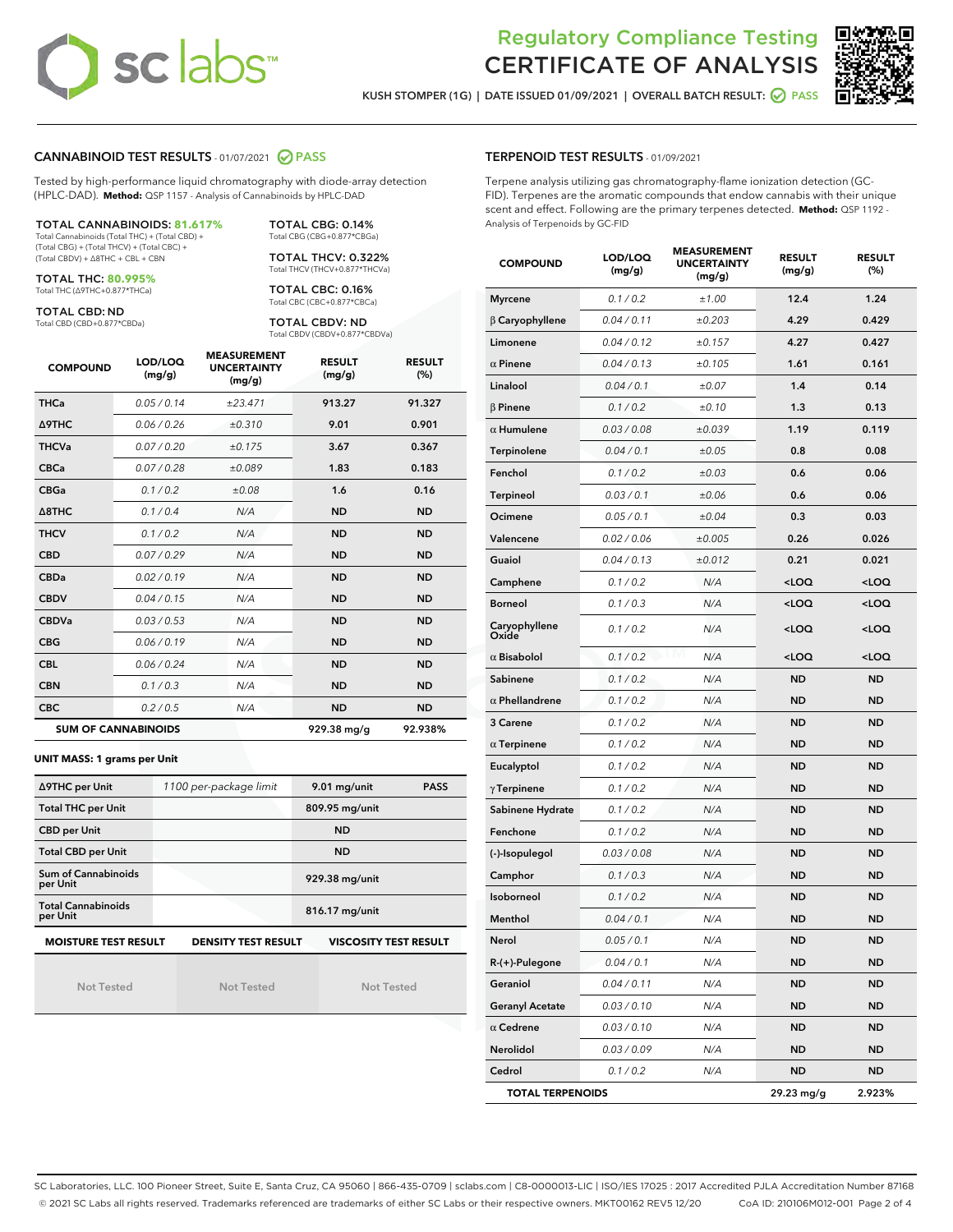# sclabs<sup>®</sup>

# Regulatory Compliance Testing CERTIFICATE OF ANALYSIS



KUSH STOMPER (1G) | DATE ISSUED 01/09/2021 | OVERALL BATCH RESULT: @ PASS

# CATEGORY 1 PESTICIDE TEST RESULTS - 01/08/2021 @ PASS

Pesticide and plant growth regulator analysis utilizing high-performance liquid chromatography-mass spectrometry (HPLC-MS) or gas chromatography-mass spectrometry (GC-MS). \*GC-MS utilized where indicated. **Method:** QSP 1212 - Analysis of Pesticides and Mycotoxins by LC-MS or QSP 1213 - Analysis of Pesticides by GC-MS

| <b>COMPOUND</b>             | LOD/LOQ<br>$(\mu g/g)$ | <b>ACTION</b><br>LIMIT<br>$(\mu q/q)$ | <b>MEASUREMENT</b><br><b>UNCERTAINTY</b><br>$(\mu g/g)$ | <b>RESULT</b><br>$(\mu g/g)$ | <b>RESULT</b> |
|-----------------------------|------------------------|---------------------------------------|---------------------------------------------------------|------------------------------|---------------|
| Aldicarb                    | 0.03/0.09              | $\ge$ LOD                             | N/A                                                     | <b>ND</b>                    | <b>PASS</b>   |
| Carbofuran                  | 0.01 / 0.04            | $>$ LOD                               | N/A                                                     | <b>ND</b>                    | <b>PASS</b>   |
| Chlordane*                  | 0.03 / 0.08            | ≥ LOD                                 | N/A                                                     | <b>ND</b>                    | <b>PASS</b>   |
| Chlorfenapyr*               | 0.03/0.10              | $\ge$ LOD                             | N/A                                                     | <b>ND</b>                    | <b>PASS</b>   |
| Chlorpyrifos                | 0.02 / 0.06            | $\geq$ LOD                            | N/A                                                     | <b>ND</b>                    | <b>PASS</b>   |
| Coumaphos                   | 0.02 / 0.06            | $\geq$ LOD                            | N/A                                                     | <b>ND</b>                    | <b>PASS</b>   |
| Daminozide                  | 0.03/0.10              | $\ge$ LOD                             | N/A                                                     | <b>ND</b>                    | <b>PASS</b>   |
| <b>DDVP</b><br>(Dichlorvos) | 0.02 / 0.07            | $\geq$ LOD                            | N/A                                                     | <b>ND</b>                    | <b>PASS</b>   |
| Dimethoate                  | 0.02 / 0.07            | $\geq$ LOD                            | N/A                                                     | <b>ND</b>                    | <b>PASS</b>   |
| Ethoprop(hos)               | 0.03 / 0.08            | ≥ LOD                                 | N/A                                                     | <b>ND</b>                    | <b>PASS</b>   |
| Etofenprox                  | 0.02 / 0.05            | $\geq$ LOD                            | N/A                                                     | <b>ND</b>                    | <b>PASS</b>   |
| Fenoxycarb                  | 0.02 / 0.06            | $\geq$ LOD                            | N/A                                                     | <b>ND</b>                    | <b>PASS</b>   |
| Fipronil                    | 0.02 / 0.06            | $\geq$ LOD                            | N/A                                                     | <b>ND</b>                    | <b>PASS</b>   |
| Imazalil                    | 0.02 / 0.06            | $\geq$ LOD                            | N/A                                                     | <b>ND</b>                    | <b>PASS</b>   |
| Methiocarb                  | 0.02 / 0.06            | ≥ LOD                                 | N/A                                                     | <b>ND</b>                    | <b>PASS</b>   |
| Methyl<br>parathion         | 0.03/0.10              | $\ge$ LOD                             | N/A                                                     | <b>ND</b>                    | <b>PASS</b>   |
| <b>Mevinphos</b>            | 0.03/0.09              | $\geq$ LOD                            | N/A                                                     | <b>ND</b>                    | <b>PASS</b>   |
| Paclobutrazol               | 0.02 / 0.05            | $\geq$ LOD                            | N/A                                                     | <b>ND</b>                    | <b>PASS</b>   |
| Propoxur                    | 0.02 / 0.06            | ≥ LOD                                 | N/A                                                     | <b>ND</b>                    | <b>PASS</b>   |
| Spiroxamine                 | 0.02 / 0.05            | $\geq$ LOD                            | N/A                                                     | <b>ND</b>                    | <b>PASS</b>   |
| Thiacloprid                 | 0.03 / 0.07            | $\geq$ LOD                            | N/A                                                     | <b>ND</b>                    | <b>PASS</b>   |
|                             |                        |                                       |                                                         |                              |               |

# CATEGORY 2 PESTICIDE TEST RESULTS - 01/08/2021 @ PASS

| <b>COMPOUND</b>   | LOD/LOQ<br>$(\mu g/g)$ | <b>ACTION</b><br>LIMIT<br>$(\mu g/g)$ | <b>MEASUREMENT</b><br><b>UNCERTAINTY</b><br>$(\mu g/g)$ | <b>RESULT</b><br>$(\mu g/g)$ | <b>RESULT</b> |
|-------------------|------------------------|---------------------------------------|---------------------------------------------------------|------------------------------|---------------|
| Abamectin         | 0.03/0.10              | 0.1                                   | N/A                                                     | <b>ND</b>                    | <b>PASS</b>   |
| Acephate          | 0.01/0.04              | 0.1                                   | N/A                                                     | <b>ND</b>                    | <b>PASS</b>   |
| Acequinocyl       | 0.02/0.05              | 0.1                                   | N/A                                                     | <b>ND</b>                    | <b>PASS</b>   |
| Acetamiprid       | 0.02/0.05              | 0.1                                   | N/A                                                     | <b>ND</b>                    | <b>PASS</b>   |
| Azoxystrobin      | 0.01/0.04              | 0.1                                   | N/A                                                     | <b>ND</b>                    | <b>PASS</b>   |
| <b>Bifenazate</b> | 0.01/0.02              | 0.1                                   | N/A                                                     | <b>ND</b>                    | <b>PASS</b>   |
| <b>Bifenthrin</b> | 0.01/0.02              | 3                                     | N/A                                                     | <b>ND</b>                    | <b>PASS</b>   |
| <b>Boscalid</b>   | 0.02/0.06              | 0.1                                   | N/A                                                     | <b>ND</b>                    | <b>PASS</b>   |
|                   |                        |                                       |                                                         |                              |               |

| <b>CATEGORY 2 PESTICIDE TEST RESULTS</b> - 01/08/2021 continued |
|-----------------------------------------------------------------|
|-----------------------------------------------------------------|

| <b>COMPOUND</b>               | LOD/LOQ<br>$(\mu g/g)$ | <b>ACTION</b><br>LIMIT<br>$(\mu g/g)$ | <b>MEASUREMENT</b><br><b>UNCERTAINTY</b><br>(µg/g) | <b>RESULT</b><br>(µg/g) | <b>RESULT</b> |
|-------------------------------|------------------------|---------------------------------------|----------------------------------------------------|-------------------------|---------------|
| Captan                        | 0.2 / 0.5              | 0.7                                   | N/A                                                | ND                      | <b>PASS</b>   |
| Carbaryl                      | 0.01 / 0.02            | 0.5                                   | N/A                                                | ND                      | PASS          |
| Chlorantranilip-<br>role      | 0.01 / 0.03            | 10                                    | N/A                                                | ND                      | <b>PASS</b>   |
| Clofentezine                  | 0.02 / 0.06            | 0.1                                   | N/A                                                | ND                      | <b>PASS</b>   |
| Cyfluthrin                    | 0.1/0.4                | 2                                     | N/A                                                | <b>ND</b>               | <b>PASS</b>   |
| Cypermethrin                  | 0.1 / 0.3              | 1                                     | N/A                                                | ND                      | <b>PASS</b>   |
| <b>Diazinon</b>               | 0.01 / 0.04            | 0.1                                   | N/A                                                | ND                      | <b>PASS</b>   |
| Dimethomorph                  | 0.01 / 0.03            | 2                                     | N/A                                                | ND                      | <b>PASS</b>   |
| Etoxazole                     | 0.010 / 0.028          | 0.1                                   | N/A                                                | ND                      | <b>PASS</b>   |
| Fenhexamid                    | 0.02 / 0.1             | 0.1                                   | N/A                                                | ND                      | PASS          |
| Fenpyroximate                 | 0.03 / 0.08            | 0.1                                   | N/A                                                | <b>ND</b>               | <b>PASS</b>   |
| Flonicamid                    | 0.01 / 0.04            | 0.1                                   | N/A                                                | ND                      | <b>PASS</b>   |
| Fludioxonil                   | 0.03 / 0.08            | 0.1                                   | N/A                                                | ND                      | <b>PASS</b>   |
| Hexythiazox                   | 0.01 / 0.04            | 0.1                                   | N/A                                                | ND                      | <b>PASS</b>   |
| Imidacloprid                  | 0.01 / 0.04            | 5                                     | N/A                                                | ND                      | <b>PASS</b>   |
| Kresoxim-methyl               | 0.02 / 0.07            | 0.1                                   | N/A                                                | ND                      | PASS          |
| Malathion                     | 0.02 / 0.05            | 0.5                                   | N/A                                                | <b>ND</b>               | <b>PASS</b>   |
| Metalaxyl                     | 0.02 / 0.06            | $\overline{c}$                        | N/A                                                | ND                      | <b>PASS</b>   |
| Methomyl                      | 0.03 / 0.1             | 1                                     | N/A                                                | ND                      | PASS          |
| Myclobutanil                  | 0.03 / 0.1             | 0.1                                   | N/A                                                | ND                      | <b>PASS</b>   |
| Naled                         | 0.03 / 0.1             | 0.1                                   | N/A                                                | ND                      | <b>PASS</b>   |
| Oxamyl                        | 0.02 / 0.06            | 0.5                                   | N/A                                                | ND                      | PASS          |
| Pentachloronitro-<br>benzene* | 0.03/0.09              | 0.1                                   | N/A                                                | ND                      | PASS          |
| Permethrin                    | 0.03/0.09              | 0.5                                   | N/A                                                | ND                      | PASS          |
| Phosmet                       | 0.03 / 0.10            | 0.1                                   | N/A                                                | ND                      | <b>PASS</b>   |
| Piperonylbu-<br>toxide        | 0.003 / 0.009          | 3                                     | N/A                                                | ND                      | <b>PASS</b>   |
| Prallethrin                   | 0.03 / 0.08            | 0.1                                   | N/A                                                | ND                      | <b>PASS</b>   |
| Propiconazole                 | 0.01 / 0.03            | 0.1                                   | N/A                                                | ND                      | <b>PASS</b>   |
| Pyrethrins                    | 0.03 / 0.08            | 0.5                                   | N/A                                                | <b>ND</b>               | <b>PASS</b>   |
| Pyridaben                     | 0.006 / 0.019          | 0.1                                   | N/A                                                | ND                      | PASS          |
| Spinetoram                    | 0.02 / 0.07            | 0.1                                   | N/A                                                | ND                      | <b>PASS</b>   |
| Spinosad                      | 0.02 / 0.06            | 0.1                                   | N/A                                                | ND                      | <b>PASS</b>   |
| Spiromesifen                  | 0.02 / 0.05            | 0.1                                   | N/A                                                | ND                      | <b>PASS</b>   |
| Spirotetramat                 | 0.01 / 0.02            | 0.1                                   | N/A                                                | ND                      | <b>PASS</b>   |
| Tebuconazole                  | 0.02 / 0.07            | 0.1                                   | N/A                                                | ND                      | <b>PASS</b>   |
| Thiamethoxam                  | 0.03 / 0.08            | 5                                     | N/A                                                | <b>ND</b>               | PASS          |
| Trifloxystrobin               | 0.01 / 0.03            | 0.1                                   | N/A                                                | ND                      | <b>PASS</b>   |